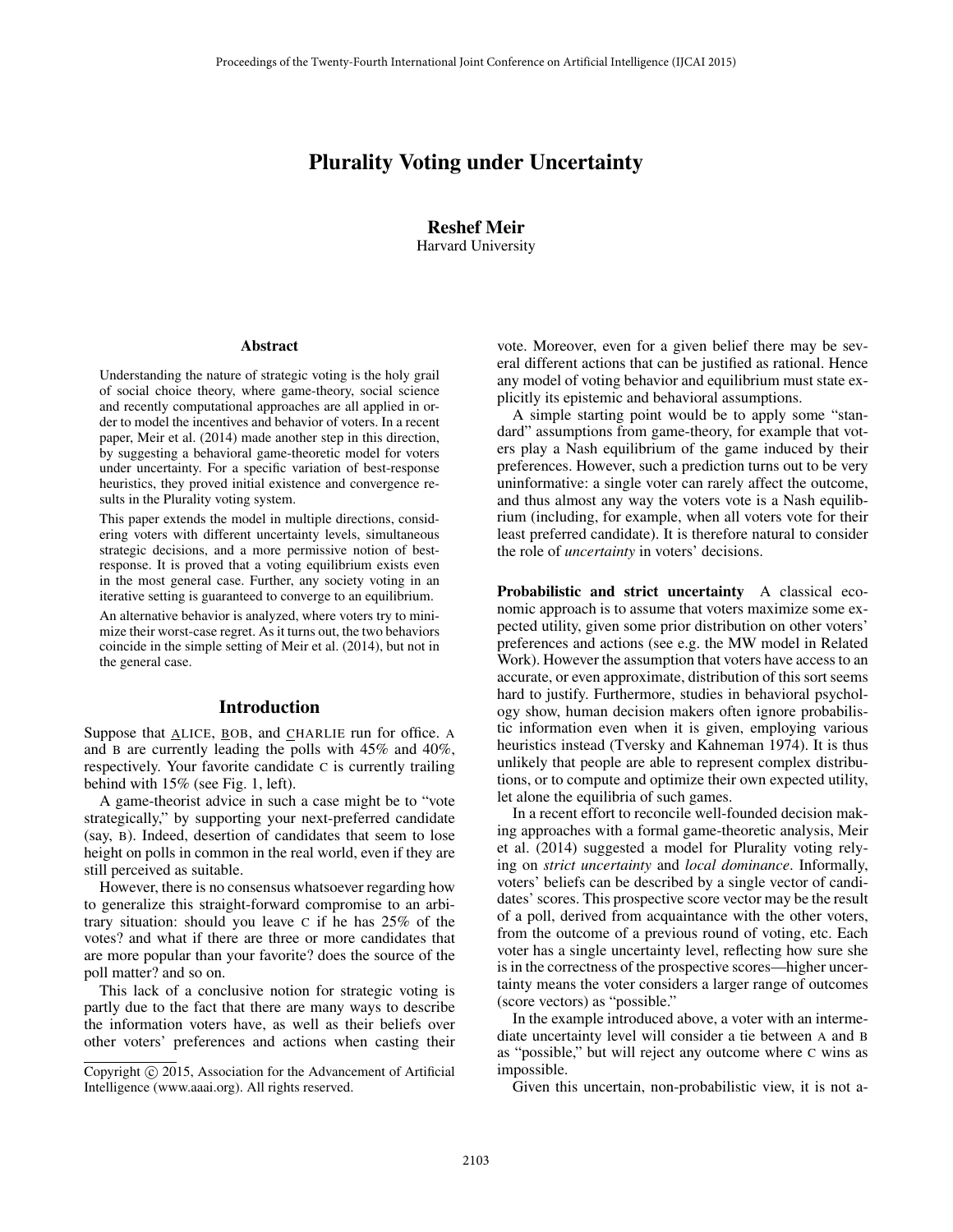priori clear how a voter should act. Meir et al. adopted one of the classic approaches to decision making under strict uncertainty, assuming that a voter  $i$  will refrain from voting for a candidate  $a_i$  that is *locally dominated* by another candidate  $a_i'$ . Intuitively,  $a_i'$  *locally-dominates*  $a_i$  if it is always at least as good, and sometimes strictly better, to vote for  $a_i'$  than for  $a_i$  (taking into account all outcomes that voter i considers possible). A *voting equilibrium* is simply a state where no voter votes for a locally-dominated candidate according to her beliefs. Going back to our example, our voter will consider candidate  $c$  as locally-dominated by candidate  $b$ , and will thus strategize by voting for *b*.

Informally, Meir et al. (2014) proved that if all voters have the *same uncertainty level*, start by voting truthfully, and play one at a time, then they always converge to a voting equilibrium. In the special case of zero uncertainty, this simply means that the best-response dynamics converges to a Nash equilibrium (which is known from (Meir et al. 2010)).

However, these assumptions are rather restrictive. Some voters may be less informed than others, or simply more "stubborn" (e.g., require even fewer votes to C in order to be convinced he cannot win). Also, there is no reason to believe that voters initially vote for their most preferred candidate, or that only one voter changes her vote after each poll or voting round (see, e.g., (Reijngoud and Endriss 2012)). Meir et al. (2014) showed *empirically* that convergence occurs even without those assumptions, and conjectured that at least some of the assumptions could be relaxed. However they provided no formal guarantee for such convergence.

Research goals The main purpose of this work is to close this gap, and to prove equilibrium existence and convergence under conditions that are as broad as possible.

While we adopt the model of Meir et al. at large, we study a non-atomic variation of it, where the effect of any single voter is negligible. This simplifies the model, and allows us to prove stronger results. We modify the distance function used to determine the possible ranges of candidates' scores, to one that is better justified by psychological studies (for details see Footnote 4).

In addition, we are interested whether the behavioral assumptions can be weakened, or, alternatively, be replaced with a more nuanced way to select among several undominated candidates. To that end, we define a variation of the model where voters are aiming to minimize their *worst-case regret* over all states they believe possible, and compare this behavior to voting under local dominance.

# Our contribution

Our main result is proving that voters with local dominance behavior always converge to an equilibrium. This holds for any population of voters with different preferences and uncertainty levels, for any initial voting profile, and for any order of moves (including moves of arbitrary subsets of voters, and suboptimal moves).

We then turn to study voters minimizing worst-case regret. When voters have the same uncertainty level and start from the truthful profile, we show that regret minimization

coincides with local dominance. However if these requirements are relaxed then the behaviors may significantly differ, and even the existence of equilibrium is not guaranteed.

Due to space constraints, some of the proofs were omitted, and are available in the full version of this paper.<sup>1</sup> In the full version we also show that all of our results hold in the finite case, for voters that move one-at-a-time.

# The Formal Model

Basic notations Where possible, we follow the notations and definitions of (Meir, Lev, and Rosenschein 2014). We denote  $[x] = \{1, 2, \ldots, x\}$  for all  $x \in \mathbb{N}$ . For a finite set A,  $\Delta(A)$  denotes the set of all probability distributions over A (all non-negative vectors of size  $|A|$  that sum to 1).

The set of candidates is denoted by M, where  $m = |M|$ . Let  $\mathcal{Q} = \pi(M)$  be the set of all strict orders (permutations) over M. We encode all the information on a voter, including her preferences, in her *type*, <sup>2</sup> where the set of all types is denoted by V.

Specifically, a voter of type  $v \in V$  has preferences  $Q_v \in V$ Q, where  $Q_v(a) \in [m]$  is the rank of candidate  $a \in M$ <br>(lower is better) and  $a_v = O^{-1}(1)$  is her most-preferred (lower is better), and  $q_v = Q_v^{-1}(1)$  is her most-preferred candidate. We denote  $a \succ_v h$  if  $Q_v(a) \lt Q_v(b)$ candidate. We denote  $a \succ_v b$  if  $Q_v(a) < Q_v(b)$ .<br>There is no finite set of voters Rather a prefer

There is no finite set of voters. Rather, a *preference profile*  $\mathbf{Q} \in \Delta(\mathcal{Q})$  is a distribution over preferences, specifying the fraction of voters with each preference order. A *population*  **is a distribution over** *types***, that is, a preference** profile aggregated with any additional information specified by voters' types (e.g., their beliefs and behaviors).

Under the Plurality rule, every voter selects a single candidate. A given *action profile* should specify how many voters of each type vote for every candidate. Formally, an action profile (also called *state*) **a** is a refinement of **V**, where  $a(v, c) \in \mathbb{R}_+$  denotes the fraction of voters of type v who vote for  $c \in M$ . Intuitively, the winner under state **a** is the candidate c getting at most votes, i.e., maximizing  $\sum_{v} a(v, c)$ .<br>Our next

Our next definitions are intended to enable easier notations and analysis. We treat the voter set as if it is partitioned to subsets whose size is  $\epsilon$ , for some arbitrarily small  $\epsilon > 0^3$ .<br>We denote by *I* the collection of these  $1/\epsilon$  sets, and refer to We denote by I the collection of these  $1/\epsilon$  sets, and refer to an arbitrary voter in the set  $i \in I$  as "voter i." W.l.o.g. all voters in set  $i \in I$  are indistinguishable: they have the same type  $v_i$  and the same action  $a_i$  in any profile **a** (otherwise we just further split set  $i$  to smaller uniform subsets).

Score vectors and tie-breaking The outcome of the Plurality rule in state **a**, denoted  $f(\mathbf{a}) \in M$ , only depends on the total number of votes for each candidate. We thus define the *score vector* **s<sup>a</sup>** induced by action profile **a**. That is,  $s_{\mathbf{a}}(c) = |\{i \in I : a_i = c\}| \epsilon = \sum_{v \in V} a(v, c)$ . We will use a and  $s_{\mathbf{a}}$  interchangeably, sometimes omitting the subscript **a**. We denote by  $S = \mathbb{R}^m_+$  the set of all score vectors. We

<sup>1</sup> http://arxiv.org/abs/1411.4949

 $2$ We later extend the definition of a type to also include the belief structure and behavior of the voter.

<sup>&</sup>lt;sup>3</sup>This is not a restrictive assumption. We further discuss its implications in the full version.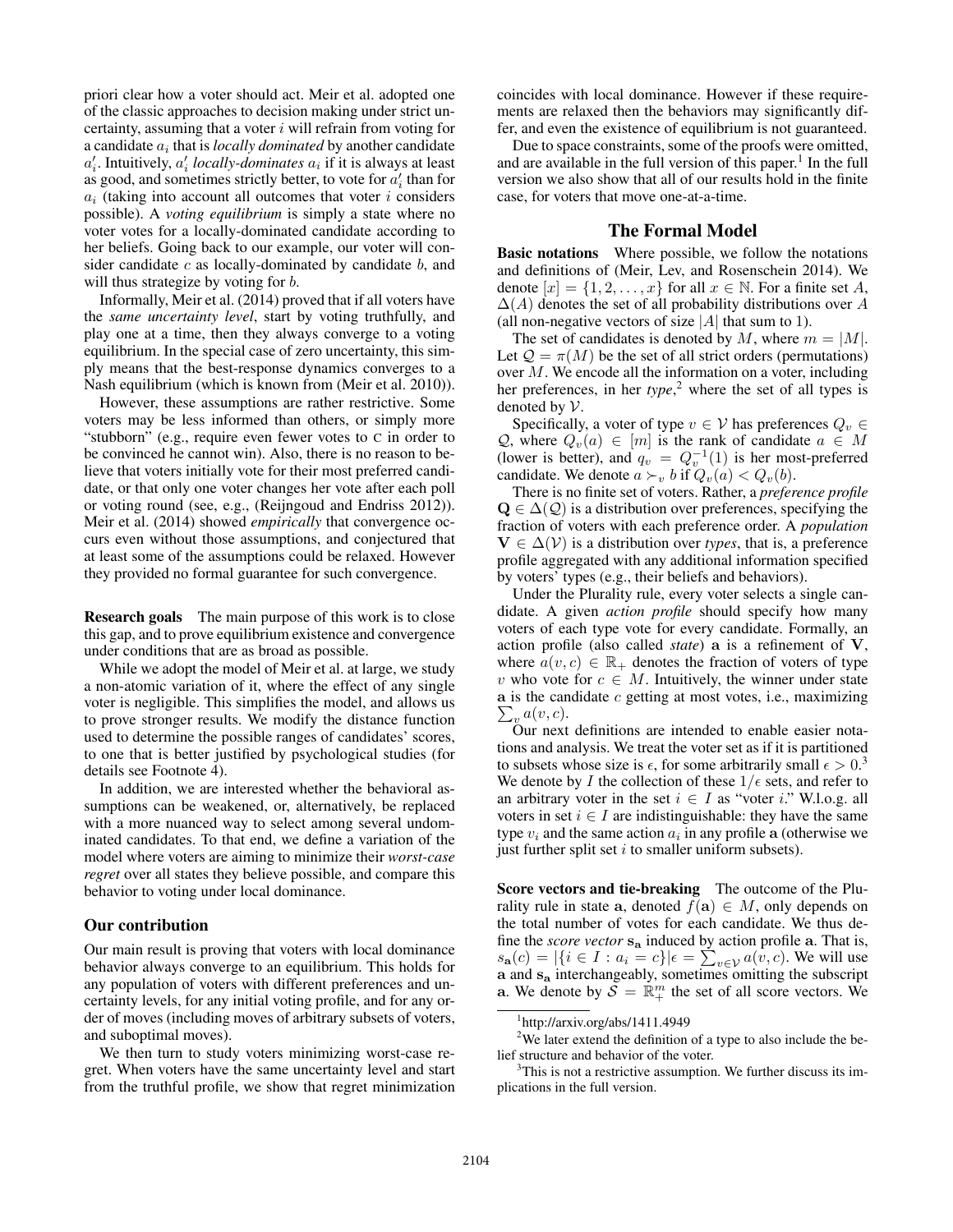also sometimes refer to score vectors as states, although **s** may not be attained from an actual action profile. E.g., it is possible that  $\sum_{c \in M} s(c) \neq 1$ . Note that we may only use the aggregate scores s in a context where voters' identifiers the aggregate scores **s** in a context where voters' identifiers are not important.

Every score vector **s** implicitly contains an arbitrary "tiebreaker"  $Q_s^+ \in \mathcal{Q}$ . The *winner*  $f(s)$  is the candidate  $c \in M$ <br>whose score  $s(c)$  is maximal. If there is more than one canwhose score  $s(c)$  is maximal. If there is more than one candidate with maximal score, we break ties according to  $Q_s^+$ . Formally,  $f(\mathbf{s}) = \operatorname{argmin}_{c \in \operatorname{argmax} s(c')} Q_{\mathbf{s}}^+(c)$ . Note that the outcome is well defined even for score vectors that are not outcome is well defined even for score vectors that are not derived from valid action profiles.

Dynamics and equilibria We describe the behavior of a voter of type  $v \in V$  by a *response function*  $g_v : M \times S \rightarrow$  $2^M \setminus \emptyset$ . That is, a mapping from the current state (only taking into account aggregate scores) and current action, to a subset of actions. Together,  $Q_v$  and  $g_v$  completely define the type v. For an identified voter  $i \in I$ , we write  $g_i(\mathbf{s})$  instead of  $g_{v_i}(a_i, \mathbf{s})$ . We also write  $g_i(\mathbf{a})$  as a shorthand for  $g_i(\mathbf{s}_\mathbf{a})$ . Intuitively, this means that a voter  $i \in I$  may choose any action in  $g_i(\mathbf{a})$ .

Definition 1. A *voting equilibrium* for population **V** is a state **a**, where  $g_i(\mathbf{a}) = \{a_i\}$  for all  $i \in I$ .

For example, if  $g_i$  is the *best-response function*  $(g_i(\mathbf{a})) =$  ${c \in M : c \text{ maximizes the utility of } i \text{ in a}}$  for all *i*), then a voting equilibria coincides with the Nash equilibria of the game. We emphasize that classic results on existence of equilibria in nonatomic games (e.g., (Schmeidler 1973)) do not apply, since even if we assign cardinal utilities to voters, those would be highly discontinuous in the action profile. Note that we do not assume that voters with the same type, or even the same identifier, are coordinated.

Even in cases where an equilibrium exists, players may or may not reach one, depending on their initial state and the order in which they play. We are therefore interested in sufficient conditions under which the game is *acyclic*, i.e. there are no finite cycles of moves by groups of any size.

#### Uncertainty and Strategic Voting

The most important part of the model is of course the way we define the behavior, which is the response function  $q_i$ . This behavior depends on voters' preferences, and also on their beliefs about the current state. We assume voters derive their beliefs using a distance-based strict uncertainty model, following (Meir, Lev, and Rosenschein 2014).

#### Distance-based uncertainty

Suppose we have some distance measure for score vectors, denoted by  $\delta : \mathcal{S} \times \mathcal{S} \to \mathbb{R}_+$ . For any **s**, let  $S(\mathbf{s}, x) = \{\mathbf{s}'\}$ <br> $\delta(\mathbf{s}, \mathbf{s}') \leq x\}$  be the set of vectors that are at distance  $\delta$ (s, s')  $\leq x$ } be the set of vectors that are at distance at most *x* from s. A distance function  $\delta$  is *candidate-wise* if it most x from **s**. A distance function  $\delta$  is *candidate-wise* if it can be written as  $\delta(\mathbf{s}, \mathbf{s}') = \max_{c \in M} \delta(s(c), s'(c))$  for some monotone function  $\hat{\delta}$  (meaning that for a fixed  $s, \hat{\delta}(s, s')$ ) is monotone function  $\delta$  (meaning that for a fixed s,  $\delta(s, s')$  is<br>nondecreasing in  $|s - s'|$ ) Thus  $s' \in S(s, r)$  if only if the nondecreasing in  $|s - s'|$ ). Thus  $s' \in S(s, x)$  if only if the score of every candidate in  $s'$  is sufficiently close to its score score of every candidate in s' is sufficiently close to its score in **s**, see Fig. 1.



Figure 1: On the left figure we see a given state **s**, which can be thought of as the result of a poll, or of the current voting round. On the right we depict the set of possible states  $S(\mathbf{s}, r)$  for  $r = 0.15$ . Any  $\mathbf{s}'$  is a possible state as long as the score of each candidate is in the marked range. The dashed score of each candidate is in the marked range. The dashed line marks the threshold above which a candidate is considered a possible winner.

In (Meir, Lev, and Rosenschein 2014), several metrics have been suggested for the function  $\delta$ , including various  $\ell_d$  norms. Among those the multiplicative distance (where  $\delta(s, s') = \max\{s'/s, s/s'\} - 1$  and the  $\ell_{\infty}$  metric (where  $\delta(s, s') = |s - s'|$  are candidate-wise.<br>While all of our results early for

While all of our results apply for any candidate-wise distance (see full version), for concreteness we assume throughout the paper the multiplicative distance. Note that the multiplicative distance is independent of the amount of voters, i.e.  $\delta(\mathbf{s}, \mathbf{s}') = \delta(\alpha \mathbf{s}, \alpha \mathbf{s}')$  for all  $\alpha > 0$ . This is consistent with findings on how people perceive uncertainty over numerical values (Kahneman and Tversky 1974; Tversky and Kahneman 1974).<sup>4</sup>

The intensity of probabilistic uncertainty is typically captured by some *variance*. The intensity of the agent's uncertainty in our non-probabilistic model is captured by the *uncertainty parameter*  $r_v \in \mathbb{R}_+$ , which is part of the agent's type. Given a profile **a**, voter  $i \in I$  believes that the actual state may be any  $\mathbf{s}' \in S(\mathbf{s}_a, r_i)$ , where  $r_i = r_{v_i}$ .

A voter facing strict uncertainty may use various heuristics when selecting a strategy. In this work we follow two standard approaches: avoiding dominated strategies (Aumann 1999), and minimizing worst-case regret (Savage 1951; Hyafil and Boutilier 2004).

<sup>&</sup>lt;sup>4</sup>For example, the studies show that if the average number of girls born daily in a hospital is s, then people believe that the probability that on a given day the number is within  $[(1-r)s,(1+r)s]$ is fixed and does not depend on s. Kahneman and Tversky highlight that this reasoning stands in contrast to the scientific truth in this case, where the range r is proportional to  $1/\sqrt{s}$ . In our case we can think of the score of a candidate as the limit of a Poisson variable (rather than Binomial in the hospital example), and thus the range  $[s/(1+r), s(1+r)]$  is more appropriate.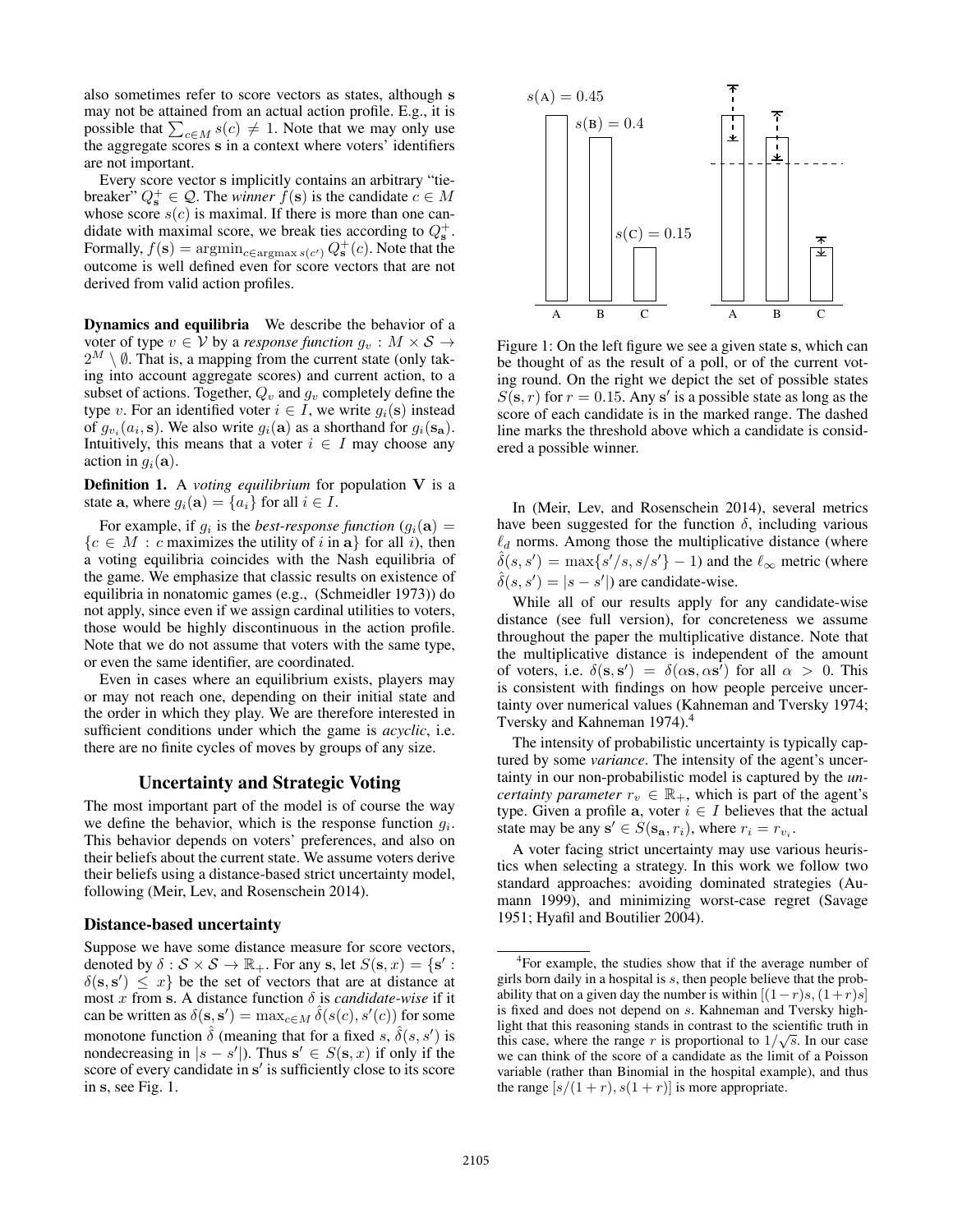Voter influence In the nonatomic case, every voter has negligible influence, yet they still prefer some actions over others. How does the outcome change when a voter votes for some candidate  $c$ ? To solve this discrepancy, we assume that a voter considers herself as pivotal only if she happens to break an exact tie. Formally, we define  $f(\mathbf{s}, c) = c$  if c has maximal score in **s** (overriding the default tie-breaker  $Q_s^+$ ), and  $f(\mathbf{s}, c) = f(\mathbf{s})$  otherwise.

## Local dominance

The first approach we consider follows (Conitzer, Walsh, and Xia 2011; Meir, Lev, and Rosenschein 2014), where voting dynamics is determined by local dominance relations.

Consider a particular voter  $i = \langle v_i, a_i \rangle$ . Let  $S = S(\mathbf{s}, r_i)$ . We say that action  $a_i$  S-beats  $b_i$  if there is at least one  $\mathbf{s}' \in S$ s.t.  $f(\mathbf{s}', a_i) \succ_i f(\mathbf{s}', b_i)$ . That is where *i* strictly prefers  $f(\mathbf{s}' \mid a_i)$  over  $f(\mathbf{s}' \mid b_i)$ . Action *a*<sub>i</sub> *S*-*dominates b*<sub>i</sub> if (I) *a*<sub>i</sub>  $f(\mathbf{s}', a_i)$  over  $f(\mathbf{s}', b_i)$ . Action  $a_i$  *S*-dominates  $b_i$  if (I)  $a_i$ <br>*S*-beats  $b_i$ : and (II)  $b_i$  does *not S*-beat  $a_i$ S-beats  $b_i$ ; and (II)  $b_i$  does *not* S-beat  $a_i$ .

We next define the response function that strategic voters apply under the local dominance behavioral model. Consider a voter *i*, where  $v_i = \langle Q_i, r_i \rangle$ .

Definition 2 (Strategic move under local dominance **(LD)).** Let  $D \subseteq M$  be the set of candidates that  $S(\mathbf{a}, r_i)$ dominate  $a_i$ , and that are not  $S(\mathbf{a}, r_i)$ -dominated. If  $D = \emptyset$ then  $g_i(\mathbf{a}) = \{a_i\}$ . Otherwise:

- For a *weak LD voter*,  $g_i(\mathbf{a}) = D$ .
- For a *strict LD voter*,  $g_i(\mathbf{a}) = \operatorname{argmin}_{d \in D} Q_i(d)$ .

In other words, a strict LD voter votes the most preferred candidate that locally-dominates her current choice (if such exists). The definition of a weak LD voter is much more permissive, and does not restrict the voter to select the most preferred candidate in  $D$ . A higher value of  $r_i$  may either indicate that the voter is less informed, or simply that she requires stronger evidence that a move will be beneficial, a tendency we can interpret as stronger *loss aversion* (Kahneman, Knetsch, and Thaler 1991).

The following observation is immediate from Definitions 1 and 2.

Proposition 1. *Let* **V** *be a population of LD voters. A profile* **a** *is a voting equilibrium iff*  $\forall i \in I$ ,  $\exists a_i' \in M$ , *such that*  $a_i'$ , *S*(a *r<sub>i</sub>*)-*dominates*  $a_i$ . *Le if no voter votes for a locally*  $S(\mathbf{a}, r_i)$ -dominates  $a_i$ . I.e., if no voter votes for a locally *dominated candidate.*

# Convergence with LD Voters

We say that candidate c is a *possible winner for* i *in state* **s** if there is a possible state where c wins. Formally,  $W_i(\mathbf{s}) =$  ${c \in M : \exists s' \in S(s, r_i) \text{ s.t. } f(s', c) = c}.$  Also denote  $W_0(s) = {c \in M : f(s, c) = c} = W_s(s)$  for  $r_i = 0$  and  $W_0(s) = \{c \in M : f(s, c) = c\} = W_i(s)$  for  $r_i = 0$ , and  $W_i(\mathbf{s}) = W_i(\mathbf{s}_\mathbf{a}).$ 

It is easy to see that under the multiplicative distance  $c \in W_i(\mathbf{s})$  iff  $s(c) \geq (1+r_i)^{-2} s(f(\mathbf{s}))$ , and that similar thresholds exist for other metrics, see (Meir, Lev, and Rosenschein 2014) and the full version of this paper. The next key lemma, however, holds only for candidate-wise distances, which means that the possible scores of the different candidates are calculated independently (it is the only place in the paper where the candidate-wise assumption is used).

Lemma 2. *Every pair of possible winners are tied for victory in some possible state. Formally, for every*  $b, c \in W_i(\mathbf{s})$ *, there is*  $\mathbf{s}' \in S(\mathbf{s}, r_i)$  *s.t.*  $b, c \in W_0(\mathbf{s}')$ .

*Proof.* Consider some  $b, c \in W_i(\mathbf{s})$ . Let the score of all candidates except b, c be  $s'(a) = s(a)/(1 + r_i)$ , and set  $s'(b) = s'(c) = \min\{s(b) \mid s(c)\}(1+r_i)$ . Then  $s' \in S(s, r_i)$  $s'(b) = s'(c) = \min\{s(b), s(c)\}(1+r_i)$ . Then  $s' \in S(s, r_i)$ ,<br>and  $s'(b) = s'(c) > s'(a)$  for all  $a \in M$ and  $s'(b) = s'(c) \geq s'(a)$  for all  $a \in M$ .

In the example depicted in Fig. 1, A is a possible winner for any r. B is a possible winner for voters for which  $0.4(1+$  $r_i) \geq 0.45/(1 + r_i)$ , which means  $r_i \geq 0.06$ . Only voters whose uncertainty  $r_i$  is above 0.73 consider C as a possible winner, as otherwise  $0.15(1 + r_i) < 0.45/(1 + r_i)$ .

We denote by  $a_i \stackrel{i}{\rightarrow} a'_i$  valid local dominance steps where  $a'_i \in g_i(\mathbf{a})$  and  $a'_i \neq a_i$ . The next two lemmas characterize such LD moves such LD moves.

**Lemma 3.** Consider an LD move  $a_i \stackrel{i}{\rightarrow} a'_i$ . Then either (a)  $a_i \notin W_i(\mathbf{s})$ *; or (b)*  $a_i \prec_i b$  *for all*  $b \in W_i(\mathbf{s})$ *; or (c)*  $r_i = 0$ *,*  ${a_i, a'_i} \subseteq W_0(\mathbf{s})$  and  $a'_i \succ_i a_i$ .

*Proof.* Suppose that  $a_i, b \in W_i(\mathbf{a})$ , and  $a_i \succ_i b$  (i.e., (a) and (b) are violated). Assume first that  $a'_i \notin W_0(\mathbf{s})$ . By Lemma 2 there is a state  $\mathbf{s}' \in S(\mathbf{s}, r_i)$  where  $a_i$ , b have maximal score there is a state  $s' \in S(s, r_i)$  where  $a_i, b$  have maximal score (possibly with other candidates) strictly above  $a'$ . W l o g (possibly with other candidates), strictly above  $a'_i$ . W.l.o.g.  $Q_{\mathbf{s}'}^+(b) < Q_{\mathbf{s}'}^+(a_i)$ , as the tie-breaker does not affect the distance Thus  $f(\mathbf{s}' \mid a_i) = a_i \cdot f(\mathbf{s}' \mid a'_i) = b$ . Since  $a_i \succ b$ tance. Thus  $f(\mathbf{s}', a_i) = a_i, f(\mathbf{s}', a'_i) = b$ . Since  $a_i \succ_i b$ , then we have that  $a_i S(\mathbf{a} | r_i)$ -beats  $a'_i$ . The remaining case then we have that  $a_i S(\mathbf{a}, r_i)$ -beats  $a'_i$ . The remaining case<br>is where  $a' \in W_0(\mathbf{s})$  and  $a_i \succ a'$ . Then in the state s' where is where  $a'_i \in W_0(\mathbf{s})$  and  $a_i \succ_i a'_i$ . Then in the state s' where  $a_i, a'_i$  are tied it is better to yote for  $a_i$ . In either case we get  $a_i, a'_i$  are tied it is better to vote for  $a_i$ . In either case we get that  $a'_i \notin D$ , which is a contradiction.  $\Box$ 

**Lemma 4.** Consider an LD move  $a_i \stackrel{i}{\rightarrow} a'_i$ . Then

- *1.*  $a'_i \in W_i(\mathbf{s})$ , and there is some  $c \in W_i(\mathbf{s})$  s.t.  $a'_i \succ_i c$ .<br> **2.** For a strict *I* D move  $a' = \operatorname{arcmin} O_i(a)$ .
- 2. For a strict LD move,  $a'_i = \operatorname{argmin}_{c \in W_i(\mathbf{a})} Q_i(c)$ .
- *3.* If  $a_i \notin W_i(\mathbf{s})$ , then  $|g_i(\mathbf{s})| = 1$ .

Part 1 is the only thing we need for our later convergence results, and its proof is immediate: Consider  $a_i^* =$ gence results, and its proof is immediate: Consider  $a_i^* = \operatorname{argmin}_{c \in W_i(\mathbf{a})} Q_i(c)$ . Clearly  $a_i^*$  locally dominates any condidate not in  $W_i(\mathbf{a})$ , thus  $c' \in W_i(c)$ . If there is only candidate not in  $W_i(\mathbf{a})$ , thus  $a'_i \in W_i(\mathbf{s})$ . If there is only one possible winner no action dominates any other action one possible winner, no action dominates any other action.

Beyond the fact that the above lemmas are required for our main result, they show that a strict LD move boils down to a simple heuristics: vote for the most preferred candidate among those whose score is above the threshold. For a weak LD move, any candidate above the threshold except the least preferred can be selected.

#### Existence of equilibrium and convergence

Suppose that voters start at some arbitrary state  $a^0$ , and play repeatedly. We get a sequence of states  $a^0$ ,  $a^1$ , ... where in every iteration some arbitrary subset of voters may change their vote. That is, for any  $t \in \mathbb{N}$  and any  $i \in I$ , either  $a_i^{t+1} \in g_i(\mathbf{a}^t)$ , or  $a_i^{t+1} = a_i^t$ . Our primary result states that<br>voters always converge in the nonatomic model <sup>5</sup> voters always converge in the nonatomic model.5

<sup>&</sup>lt;sup>5</sup>We assume strict preference orders for consistency with most of the social-choice literature. However we note that the theorem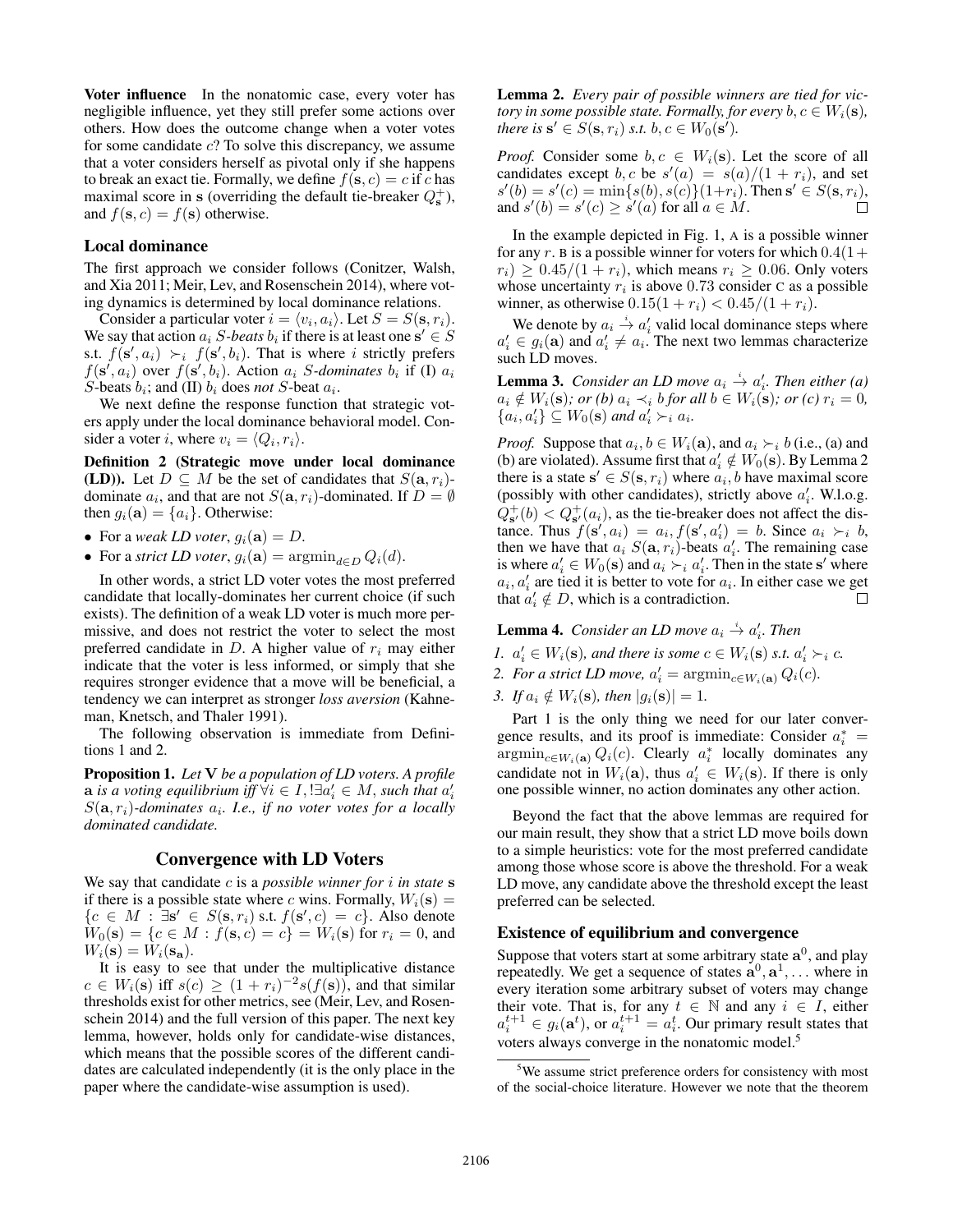*Proof.* We only need to show that no valid sequence may contain a cycle. Assume, toward a contradiction, that there is a cyclic path  $(\mathbf{a}^t)_{t=0}^T$ , and denote by  $R \subseteq M$  all candidates that are part of the cycle Let  $s^*$  be the lowest score of any that are part of the cycle. Let  $s^*$  be the lowest score of any candidate in R during the cycle, w.l.o.g. candidate  $a^* \in R$  at time  $t^*$ . Thus  $s^* = s^{t^*}(a^*) \leq s^t(c)$  for all  $c \in R$  for every time  $t < T$  Consider the next step where some voters join time  $t \leq T$ . Consider the next step where some voters join  $a^*$  (w.l.o.g. at step  $t^*$ ), and pick an arbitrary voter  $j \in I$  s.t.  $a^* = a_j^{t^*+1} \neq a_j^{t^*}$ . Thus at step  $t^*$  there is a move  $a_j \stackrel{j}{\rightarrow} a^*$ where  $a_j = a_j^{t+1} \in R$ .<br>By Lamma *A*  $a^*$  is a

By Lemma 4,  $a^*$  is a possible winner for voter j, i.e.,  $a^* \in$  $W_j(\mathbf{s}^{t^*})$ . Since  $s^{t^*}(c) \geq s^{t^*}(a^*)$  for all  $c \in R$ , we have  $R \subseteq W_j(\mathbf{a}^{t^*})$ , and in particular  $a_j \in W_j(\mathbf{a}^{t^*})$ .<br>By Lemma 3 either  $a_{j}$  is the least-preferr

By Lemma 3, either  $a_j$  is the least-preferred candidate for j in  $W_j(\mathbf{s}^{t^*})$  (Cases I and II below), or the third cat-<br>egory of the lemma holds. We treat the latter case senaegory of the lemma holds. We treat the latter case separately (Case III), so assume  $a_j$  is indeed the least-preferred in  $W_j(\mathbf{s}^{t^*})$ . Since  $R \subseteq W_j(\mathbf{a}^{t^*})$ ,  $a_j$  is the least-preferred in  $R$  as well R as well.

There must be some step  $t^{**}$  in the cycle where a voter of type  $v_j$  moves *to*  $a_j$  (w.l.o.g. voter j). So in  $\mathbf{s}^{t^{**}}$ ,  $a_j$  is preferred by j to *some* other possible winner z by Lemma 4. Since  $a_j$  is the least-preferred in R, and  $a_j \succ_j z$ , we have that  $z \in W_j(\mathbf{s}^{t^{**}}) \setminus R$ . Denote the (fixed) score of z by  $s(z)$ .

Case I:  $s(z) \geq s^*$ . Consider again step  $t^*$ . Since  $s(z) \geq$ <br>we have  $z \in W_s(s^{t^*})$ . Since a is the least preferred s<sup>∗</sup>, we have  $z \in W_j(\mathbf{s}^{t^*})$ . Since  $a_j$  is the least preferred possible winner in  $t^*$  we have that  $z \succ a_j$  as which is a possible winner in  $t^*$ , we have that  $z \succ_i a_j$ , which is a contradiction.

Case II:  $s(z) < s^*$ . Denote  $d = a_j^{t^{**}}$ , and consider the step  $d \stackrel{j}{\rightarrow} a_j$  at time  $t^{**}$ . Since  $d \in R$  then  $s^{t^{**}}(d) \geq s^* >$ <br> $e(s)$  and thus  $d \in W_e(s^{t^{**}})$ . By Lamma 3 (catagory (b) or s(z), and thus  $d \in W_i(s^{t^{**}})$ . By Lemma 3 (category (b) or (c)), we have that  $a_j \succ_j d$ . This is a contradiction since  $a_j$ is the least-preferred in  $R$ .

Case III: The remaining case is when there is  $b \in W_j(\mathbf{s}^{t^*})$ s.t.  $a_j \succ_j b$ . Then by Lemma 3,  $a^* \in W_0(\mathbf{s}^{t^*})$ . However since  $a^*$  has minimal score, this means that  $R \subseteq W_0(\mathbf{s}^{t^*})$ , i.e. all candidates in the cycle have the same score  $\mathbf{s}^*$  at time i.e., all candidates in the cycle have the same score  $s<sup>*</sup>$  at time t <sup>∗</sup>. Then all of R must have the same score at *every time* t, since if the score of some candidates goes up, the score of others must go down below the minimum  $s^*$ . This means that all of the moves in the cycle fall under categories (b) or (c) of Lemma 3. Thus voters only vote for more preferred candidates, which contradicts a cycle.  $\Box$ 

One can argue that the uncertainty level of a voter may not remain the same throughout the game. For example, there may be less uncertainty as the game advances. We note that Theorem 5 holds even if  $W_j(\mathbf{s}^{t^*})$  and  $W_j(\mathbf{s}^{t^{**}})$  are obtained via different values of  $r_i$ . via different values of  $r_i$ .

The above theorem proves convergence under very broad conditions, but does not provide much intuition as to what happens along the converging path. Our next result shows that when all voters have the same uncertainty level, convergence is much more structured. Our result extends a similar result in (Meir, Lev, and Rosenschein 2014) for the finite model, but note that in our model convergence is guaranteed even when subsets of voters move simultaneously.

Conveniently, when all voters has the same uncertainty  $r$ , at any state  $a<sup>t</sup>$  there is just one agreed set of possible winners, denoted by  $W^t = W(\mathbf{a}^t)$ . We say that a move  $a_i \stackrel{\text{d}}{\rightarrow} a'_i$  is an *opportunity move* if  $a'_i \succ a_i$  and otherwise it is a is an *opportunity move* if  $a'_i \succ_i a_i$ , and otherwise it is a *compromise move*.

Proposition 6. *Consider any non-atomic Plurality voting game with weak LD moves, where all voters have the same uncertainty level r. If*  $\mathbf{a}^0$  *is the truthful state, then for all*  $t: (A) W^{t+1} \subseteq W^t$ ; (B) the score of the winner is non*decreasing; (C) there are only compromise moves; and (D)* any  $a_i^t$  is either the most preferred candidate for *i* in  $W^t$ , or *it is not in*  $W^t$ .

The proposition still holds if the uncertainty level r *decreases* over time.

# Regret Minimization

The local dominance approach is appropriate to describe voters who are reluctant to change their vote, unless they know it cannot hurt them, a behavior that is consistent with loss aversion. A different approach to decision making under strict uncertainty is minimization of *worst case regret*, explained by *risk aversion* (Bell 1982). Intuitively, such a voter wants to avoid situations where she could have gained much, but failed to vote for the right candidate.

On one hand, regret minimization is simpler than local dominance since it does not depend on the current vote. Thus we can write  $g_v(\mathbf{s}), W_v(\mathbf{s})$  rather than  $g_i(\mathbf{s}), W_i(\mathbf{s})$ . On the other hand, regret may depend on *cardinal utilities*, rather than ordinal preferences.

A cardinal utility scale is a *generic* function  $u : M \to \mathbb{R}$ , meaning that  $u(a) \neq u(b)$  for all  $a \neq b$ . A cardinal utility scale u fits order  $Q \in \pi(M)$ , if  $u(a) > u(b)$  whenever  $Q(a) < Q(b)$ . We thus augment the definition of a type v with a cardinal utility scale  $u<sub>v</sub>$  that fits  $Q<sub>v</sub>$ .

Formally, the *regret* of a type v voter for voting b in state **s** is  $REG_v(\mathbf{s}', b) = \max_{c \in M} u(f(\mathbf{s}', c)) - u(f(\mathbf{s}', b))$ . Note that  $REG_v(\mathbf{s}', b) \geq 0$ .<br>The worst case **rear.** 

The *worst case regret* (WCR) of a type v voter for voting b in **s** is  $WCR_v(\mathbf{s}, b) = \max_{s' \in S(\mathbf{s}, r_v)} REG_v(\mathbf{s}', b)$ .

Definition 3 (Strategic move under regret minimization). A WCR voter of type v in profile **a** votes for a candidate b minimizing  $WCR_v(\mathbf{s}_a, b)$ .

We first characterize WCR moves. Under a candidatewise distance, we can effectively ignore the cardinal utility scale, as only the preference order affects the vote.

**Lemma 7.** *Either*  $|W_n(\mathbf{s})| = 1$  *(in which case all regrets are 0); or the unique candidate minimizing*  $WCR_v(s, c)$  *is*  $a^* = \operatorname{argmin}_{c \in W_v(\mathbf{s})} Q_i(c)$ .

applies also under weak preferences. Indeed, introducing indifference in the preference relation only eliminate LD moves, and therefore never creates a cycle.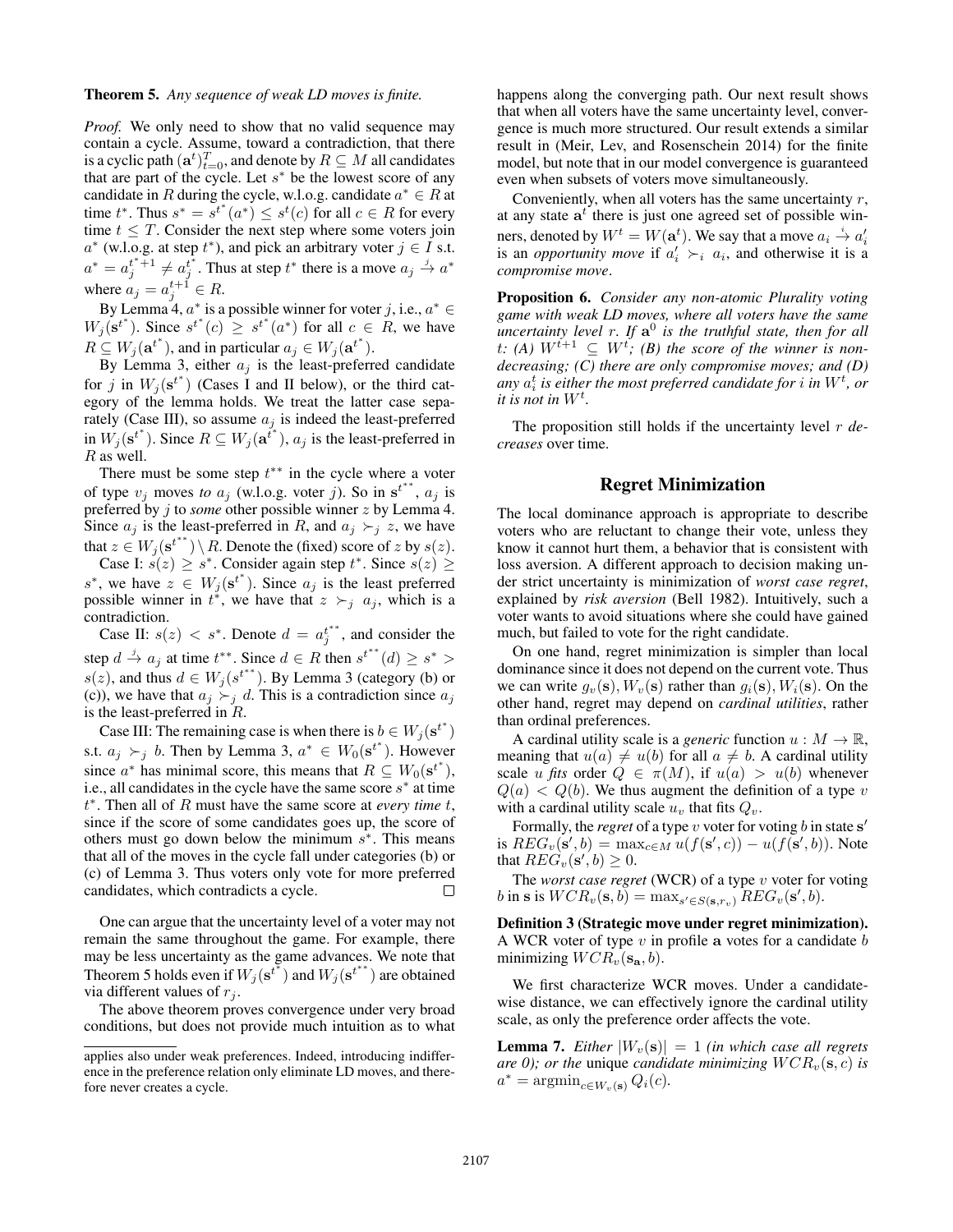#### Local dominance vs. Regret minimization

From Lemmas 4 and 7, we get that regret provides a partial justification for strict LD moves.

**Corollary 8.** Let  $a_i \stackrel{i}{\rightarrow} a'_i$  be a strict LD move in state s, then  $a_i$  is the WCR response of type  $v_i$ , i.e., the unique candidate *c* minimizing  $WCR_{v_i}(\mathbf{s}, c)$ .

Thus this mean that the WCR dynamics and the strict LD dynamics coincide? The answer is *no*, since the entailment is only in one direction: any strict LD move is also a WCR move, but there may be an WCR move  $a_i \stackrel{i}{\rightarrow} a'_i$  even when  $a_i$  is not locally dominated. This may occur for example when both of  $a_i, a'_i$  are possible winners. Thus under the WCR dynamics voters have less tendency to stay where they are, and therefore cycles are more likely to form.

It is an open question whether cycles exist when all voters have the same  $r$ , yet if we add a restriction on the initial state then convergence is guaranteed.

Proposition 9. *Consider any non-atomic Plurality voting game, where all voters have the same uncertainty level* r*. If*  $\mathbf{a}^0$  *is the truthful state (and*  $|W_r(\mathbf{a}^0)| \geq 2$ *), then for every time*  $t$  *and any*  $i \in I$ *, the WCR move and the strict LD move of* i *coincide. In particular, the WCR dynamics converges to an equilibrium.*

*Proof.* Consider any voter  $i \in I$ . By property (D) of Proposition 6, we have that either  $a_i^t \notin W_r(\mathbf{s}^t)$ , or  $a_i^t$  is the best<br>possible winner. In the first case, by Lemma 4, there is a possible winner. In the first case, by Lemma 4, there is a strict LD move, and by Corollary 8, this move coincides with the WCR move. In the latter case, there is no LD move for i (so  $a_i^{t+1} = a_i^t$  under LD), and by Lemma 7,  $a_i^t$  minimizes<br>worst case regret (so  $a_i^{t+1} = a_i^t$  under WCP) worst case regret (so  $a_i^{t+1} = a_i^t$  under WCR).<br>Finally since the LD dynamics converges

Finally, since the LD dynamics converges, we get that under the conditions of the proposition (same  $r$ , truthful initial state), WCR converges as well.  $\Box$ 

Diverse population For the local dominance dynamics, Theorem 5 shows that any game is acyclic. Since under regret minimization voters are more likely to have a strategic move, it is also more likely that cycles emerge, and even the existence of an equilibrium is not guaranteed.

Proposition 10. *There is a voting game where no voting equilibrium exists under WCR dynamics.*

## Discussion and Related Work

We highlight some of the ideas and results in the paper, and how they compare with existing literature.

Uncertainty and regret Voting behavior based on regret minimization was considered by Ferejohn and Fiorina (1974). However their model (like probability-based models) heavily relies on voters having cardinal utilities. Also, they take an extreme approach where voters do not use *any* available information, and thus all states are considered possible. Another regret-based model was suggested in (Merrill 1982), which also ignores any available information. Merrill shows that under the Plurality rule uncertain

voters should be *truthful*, which stands in sharp contrast to behavior observed in the real world.

One of the most prominent models for voting under (probabilistic) uncertainty was suggested by Myerson and Weber (1993), where voters preferences are sampled from a known prior distribution. An equilibrium according to the MW model is a mapping from preferences to a distribution over votes, such that each voter maximizes her expected utility w.r.t. this distribution. Myerson and Weber prove via a fixed-point argument that an equilibrium always exists for every positional scoring rule, and in particular for Plurality.

We see our regret minimization model as a nonprobabilistic variation of the MW model. Specifically, in the MW model the voter considers the probability of each tie to conclude her expected utility. In our WCR model the voter focuses on the *most significant* possible tie, which greatly facilitates the decision making process.

Some voting experiments suggest that human voting behavior is consistent with regret minimization (Blais et al. 1995; Krueger and Acevedo 2008), though voters may not see themselves as such. We should note that these studies have limited relevance to our work since they concern the decision *whether to vote* (voter turnout), rather than the strategic decision *what to vote*. Thus more experimentation is required to test the validity of such models.

A related approach is *iterated regret minimization* (Halpern and Pass 2012), which was recently applied to voting (Emery and Wilson 2014). This approach assumes that voters know exactly both the preferences and the decision making process of the other voters, whereas both of these assumptions are avoided in the models we studied.

Local Dominance Concepts that are similar or equivalent to local dominance have been recently introduced in the voting literature, notably Π*-manipulation* (Conitzer, Walsh, and Xia 2011; Reijngoud and Endriss 2012) and *'de re' manipulation* (van Ditmarsch, Lang, and Saffidine 2012). However these papers did not consider distance metrics and did not present any results on equilibrium existence or convergence.

For further background, we refer the reader to (Meir, Lev, and Rosenschein 2014), which surveyed many gametheoretic models of voting equilibrium, in particular w.r.t. various approaches to uncertainty, dominance, and iterative voting procedures. In addition, Meir et al. showed via extensive simulations that the equilibria reached by LD voters (especially with diverse uncertainty levels) reproduce patterns observed in the real world. In particular, in equilibrium most voters vote for only two prominent candidates, a phenomenon known as Duverger's Law (Duverger 1954).

Consider the assumption made in (Meir, Lev, and Rosenschein 2014), that among all candidates dominating her current action, a voter will always select the one that is most preferred. Our paper tackles this assumption in two ways. First, we show that it is not required for convergence, and can thus be relaxed (among the other restrictions we relax). Second, we show that this assumption can be justified on the grounds that it minimizes the worst case regret of the voter.